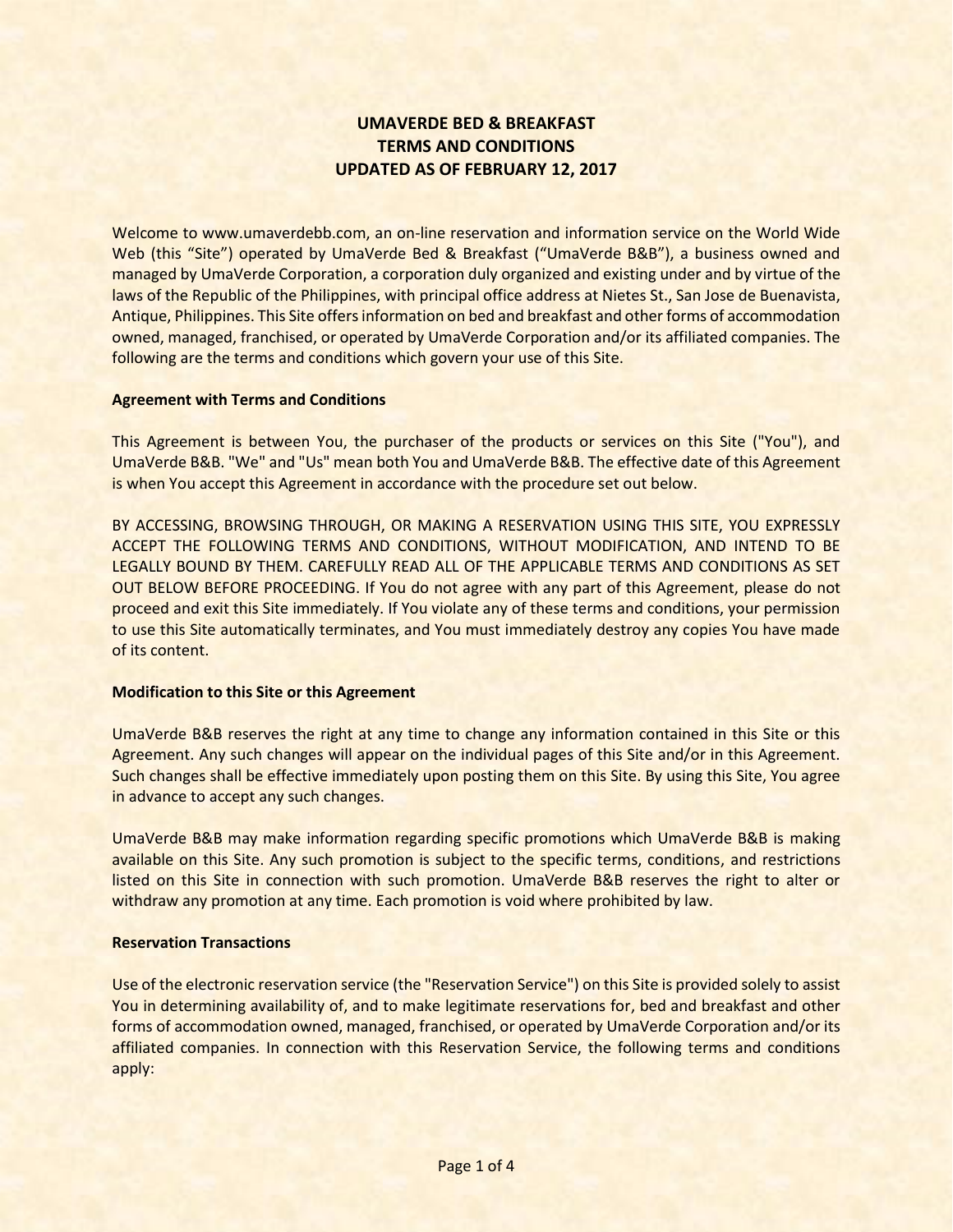- a. You agree to only use the Reservation Service to make legitimate reservations and not to make speculative, false, or fraudulent reservations, or any reservation in anticipation of demand.
- b. You warrant that You possess the requisite authority and capacity to enter into this Agreement, and to use the Reservation Service in accordance with all of the terms and conditions contained herein.
- c. You agree to be fully and solely financially responsible for all charges, fees, duties, taxes, and assessments arising out of the use of the Reservation Service.
- d. You understand and acknowledge that abuse of the Reservation Service may result in You being denied access to the Reservation Service.
- e. You understand and acknowledge that the room availability and pricing information provided by the Reservation Service constitutes an invitation to You to make an offer. You further understand and acknowledge that your use of the booking engine constitutes an offer by You to make a reservation on the terms You have indicated. A BINDING CONTRACT IS FORMED ONLY ONCE A CONFIRMATION NUMBER FOR YOUR RESERVATION HAS BEEN PROVIDED TO YOU AT THE END OF THE RESERVATION-MAKING PROCESS, INDICATING THAT YOUR OFFER HAS BEEN ACCEPTED. You agree that all cancellations must be made in accordance with the established cancellation policy of UmaVerde B&B (as indicated on the pages within this Site), based on local time on the day of your scheduled arrival.
- f. You understand and acknowledge that all prices are quoted in US dollars (\$) only.

# **Disclaimer**

UmaVerde B&B is providing this Site, on an "AS IS, AS AVAILABLE" basis to users. YOU USE THE SITE AT YOUR OWN RISK. Neither UmaVerde B&B nor any of its owners, directors, officers, employees, affiliates, agents, third-party content providers, sponsors, licensors, suppliers, distributors, or the like, makes any representations or warranties, either express or implied, to You:

- a. that this Site will be uninterrupted or error-free,
- b. as to the results that may be obtained from the use of this Site,
- c. as to the accuracy, timeliness, or completeness of content or services provided through this Site, or
- d. as to the receipt, storage, transmission, or other use of your personal information.

THERE IS NO GUARANTEE THAT PERSONAL INFORMATION AND TRANSACTIONS ON THIS WEB SITE OR ON THE INTERNET WILL BE MAINTAINED CONFIDENTIAL AND SECURE. UMAVERDE B&B MAKES NO REPRESENTATIONS, WARRANTIES, OR CONDITIONS, EXPRESS OR IMPLIED, STATUTORY OR OTHERWISE, INCLUDING WITHOUT LIMITATION WARRANTIES AS TO UNINTERRUPTED OR ERROR-FREE OPERATION, AVAILABILITY, ACCURACY, COMPLETENESS, CORRECTNESS, RELIABILITY, TIMELINESS, LEGALITY, SUITABILITY, PRIVACY, SECURITY, MERCHANTABILITY, QUALITY, TITLE, NON-INFRINGEMENT, OR FITNESS FOR A PARTICULAR PURPOSE, OR THOSE ARISING OUT OF A COURSE OF DEALING OR USAGE OF TRADE WITH RESPECT TO THE SITE, ITS CONTENT, ITS RESERVATION SERVICES, OR ANY OTHER DOCUMENTS, INFORMATION, ITEMS, OR MATERIALS PROVIDED BY UMAVERDE B&B IN CONNECTION WITH THE USE OF THE SITE.

# **Limitation of Liability**

UNDER NO CIRCUMSTANCES WILL UMAVERDE B&B, ITS OWNERS, DIRECTORS, OFFICERS, EMPLOYEES, AFFILIATES, AGENTS, THIRD-PARTY PROVIDERS, SPONSORS, LICENSORS, SUPPLIERS, DISTRIBUTORS, AND THEIR RESEPCTIVE DIRECTORS AND EMPLOYEES, OR ANY OTHER PARTY INVOLVED IN CREATING,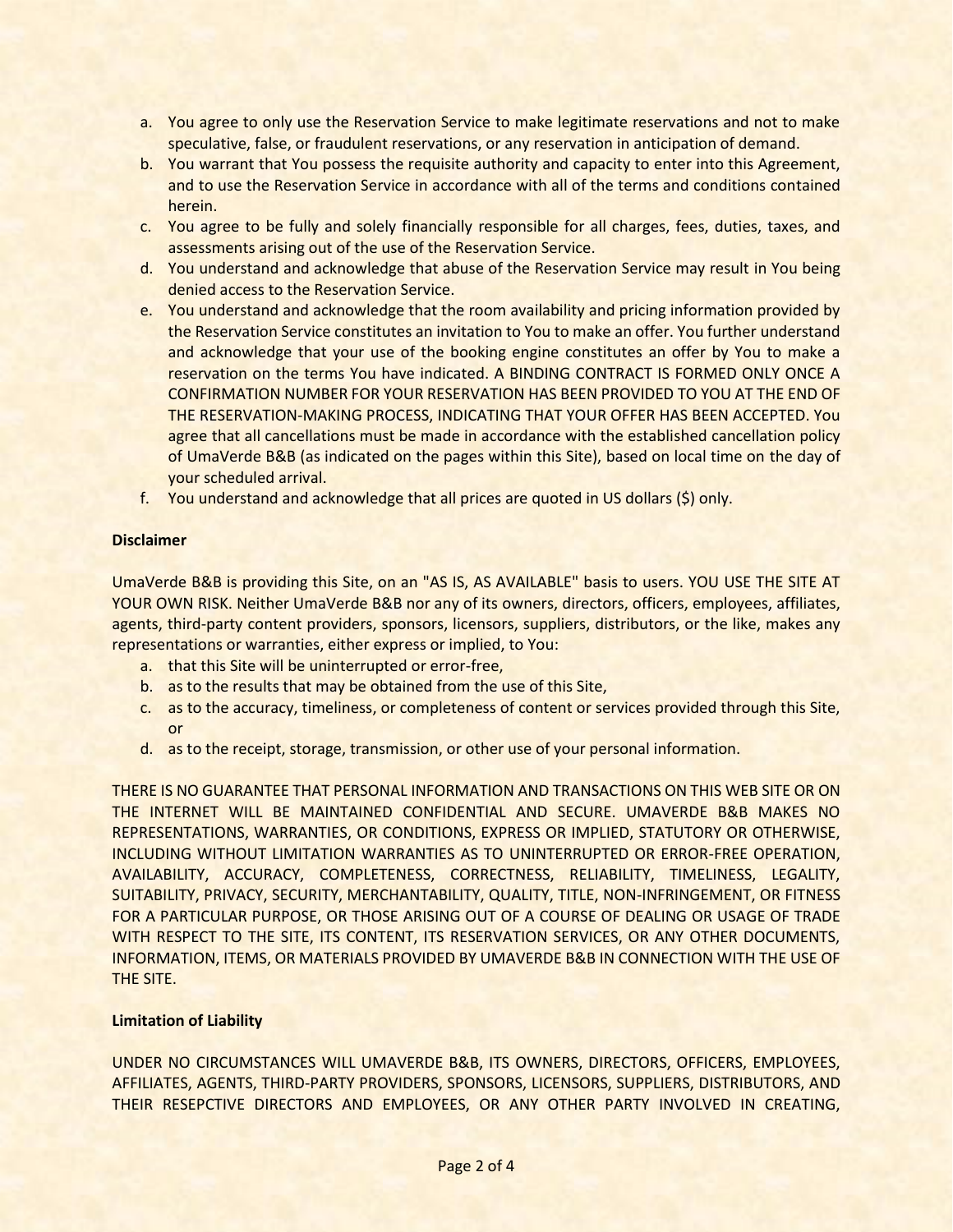PRODUCING, OR DISTRIBUTING THIS SITE BE LIABLE FOR ANY DIRECT, INDIRECT, INCIDENTAL, SPECIAL , OR CONSEQUENTIAL DAMAGES THAT RESULT FROM THE USE OF OR INABILITY TO USE THIS SITE, INCLUDING BUT NOT LIMITED TO RELIANCE BY YOU ON ANY INFORMATION OBTAINED FROM THIS SITE, OR THAT RESULTS FROM MISTAKES, OMISSIONS, INTERRUPTIONS, DELETION OF FILES OR E-MAIL, ERRORS, DEFECTS, VIRUSES, DELAYS IN OPERATION OR TRANSMISSION, OR ANY FAILURE OF PERFORMANCE, INCLUDING WITHOUT LIMITATION THOSE THAT RESULT FROM ACTS OF GOD, COMMUNICATIONS FAILURE, THEFT, DESTRUCTION, OR UNAUTHORIZED ACCESS TO UMAVERDE B&B'S RECORDS, PROGRAMS, OR SERVICES, EVEN IF UMAVERDE B&B OR ANY OF ITS LAWFUL AGENTS OR EMPLOYEES HAVE BEEN ADVISED OF THE POSSIBILITY OF SUCH DAMAGES OR CLAIMS.

## **Ownership and Permitted Use**

Except where otherwise noted, all of this Site's design, text, graphics, images, data and other material, arrangement thereof, programming code, software, names, marks and logos used herein (the "Content"), is the property of UmaVerde B&B, its third-party providers, licensors, suppliers, or distributors. You are permitted to view, electronically copy, or download, and print in hard copy, the Content only for the purposes of making reservations or as an accommodation resource, provided You retain all copyright and other proprietary notices contained in the original Content. Any other use of the Content, including without limitation use on any other sites, modification, distribution, reproduction, or republication, without the prior written permission of UmaVerde B&B is strictly prohibited, and may subject You to liability for violation of copyright, trademark, or other laws.

## **Links to Third-Party Content**

This Site may contain links to other sites operated by parties with which UmaVerde B&B has no contractual or other relationship. UmaVerde B&B does not review or monitor such sites and assumes no responsibility for the accuracy or appropriateness of the information contained on such sites or for any products or services offered through such sites. UMAVERDE B&B DOES NOT RECOMMEND OR ENDORSE ANY HYPERLINKS TO OR CONTENT FOUND ON OTHER SITES. In addition, You agree not to link your site or any other third-party site to this Site without the express prior written consent of UmaVerde B&B.

#### **Governing Law**

UmaVerde B&B, this Site, and the Content are physically located within the Province of Antique, Philippines. This Agreement will be governed by the laws of the Republic of the Philippines and shall be treated in all respects as a Philippine contract, without reference to the principles of conflicts of law. In the event of a dispute, We agree to submit to the non-exclusive jurisdiction of the courts of the Philippines. We have required that this Agreement and all documents relating thereto be drawn up in English.

# **Additional Terms**

Additional terms and conditions may apply to reservation transactions, use of software, and other uses of this Site, and You agree to abide by such other terms and conditions as they appear on individual pages within this Site, as well as all applicable laws and regulations.